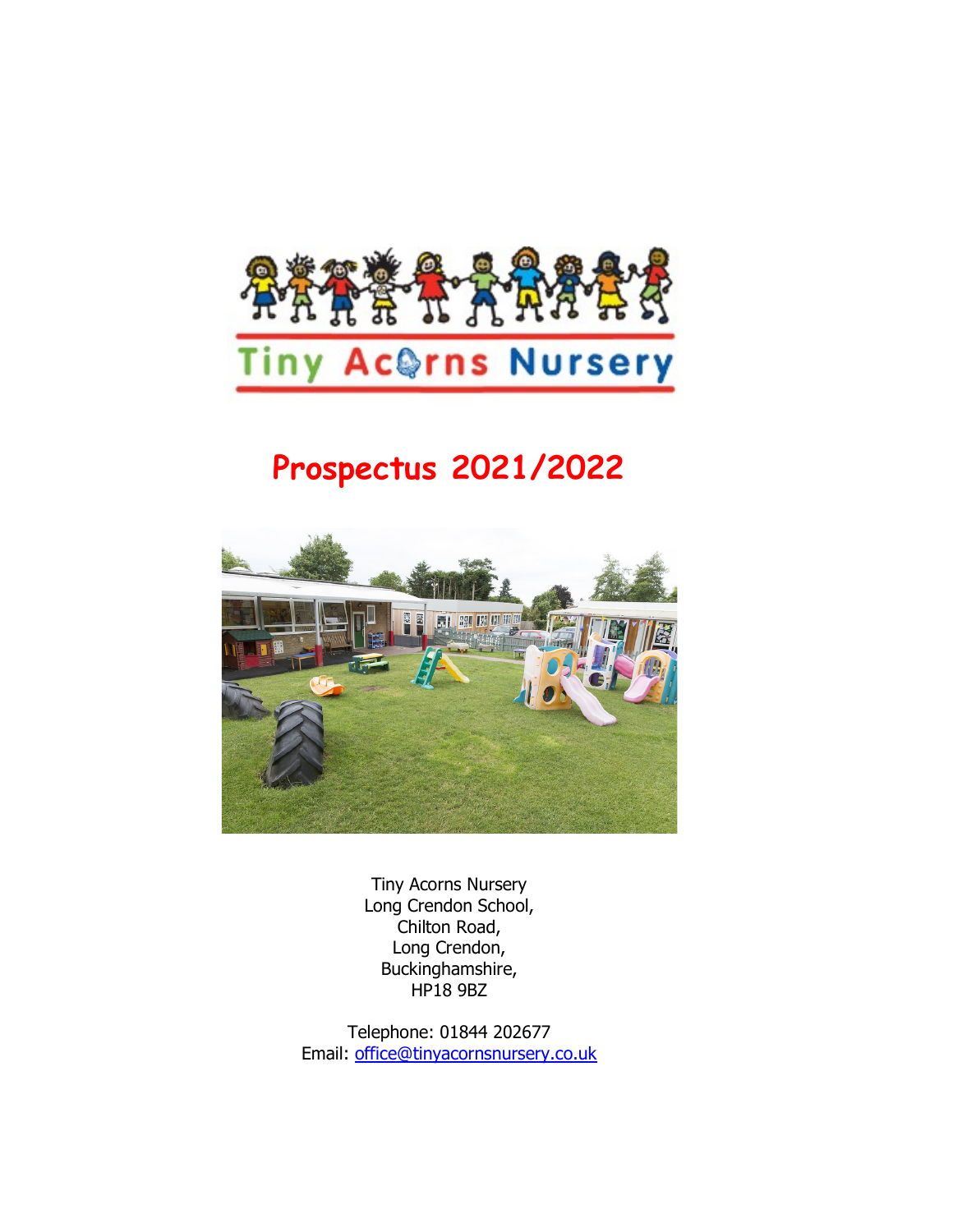

#### What does Tiny Acorns Nursery provide?

- A homely environment providing a stimulating environment where children can play, learn and develop
- Caring for children from 3 months to 5 years old
- Emergency childcare available (subject to availability and 24 hour notice)
- Open 51 weeks a year from 8am to 6pm (excluding bank holidays and Christmas to New Year period)
- Consistent staffing where children feel safe, loved and welcome
- A simple, convenient pricing structure with nappies, wipes and meals all included
- Three secure nursery buildings and large outdoor play area
- Nutritious, balanced meals including a morning snack, cooked lunch and afternoon tea
- An accountable and visible management team, available to speak with you whenever you need us and providing a variety of communications to suit parents' needs/ preferences
- A fun environment for the children that delivers the early years foundation stage curriculum through:
	- $\circ$  Role play
	- o Stories and mark making
	- o Physical development
	- o Communication, language and literacy skills
	- o Numeracy skills including sorting, shapes, time, counting
	- o Construction
	- o Water, sand and dough play
	- o Painting, modelling, collage
	- o Cooking
	- o Music, dance and singing
	- o Understanding the world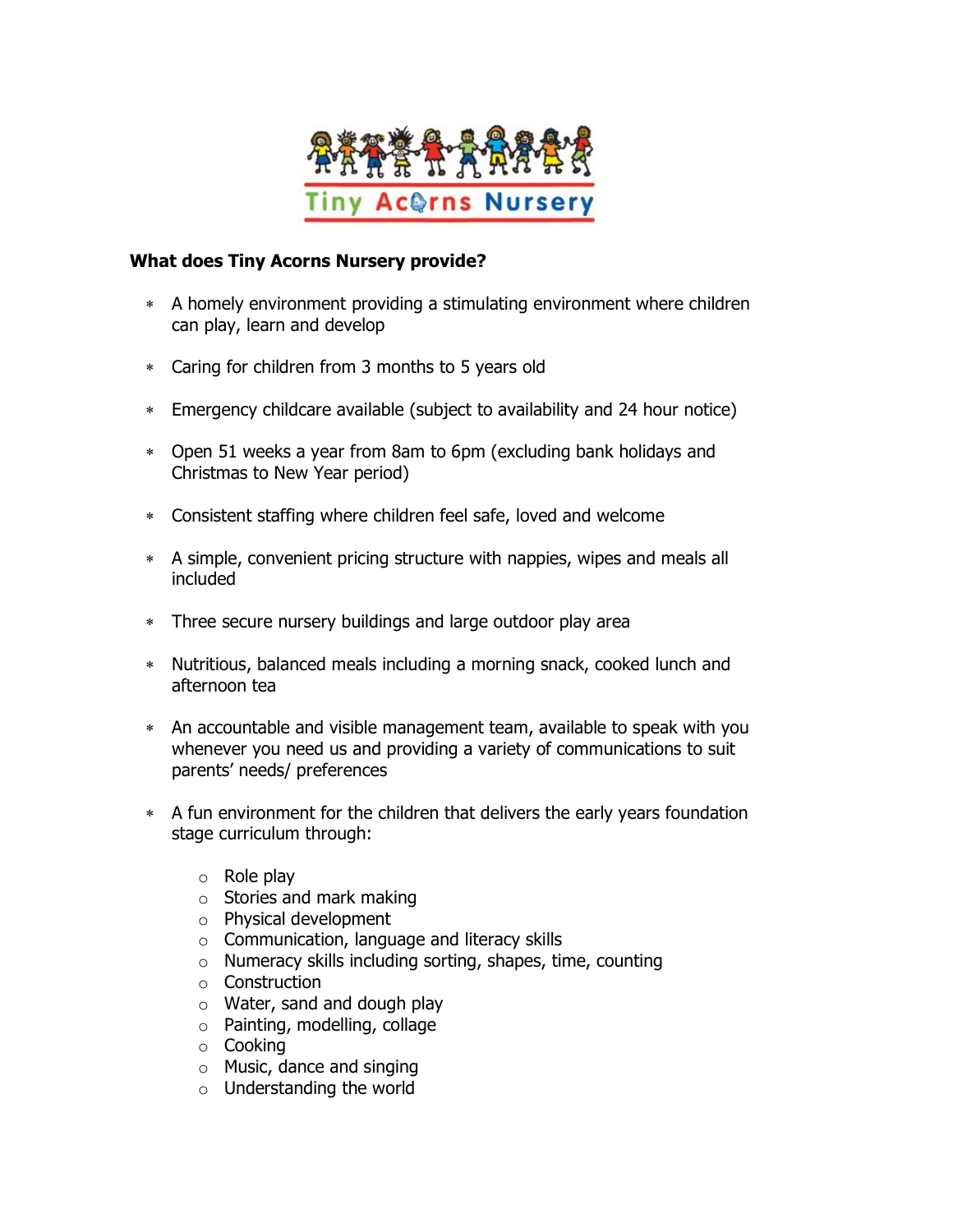

#### Our Nursery Team

We are very proud of our experienced, enthusiastic and dedicated team of carers, who work closely together across all aspects of the nursery, supporting and mentoring each other. They have been chosen for their ability to provide the highest standards of care to each baby/ child in their supervision, and their commitment to delivering an excellent service to the families who come to us.

All members of the team are fully qualified or are training for a recognised qualification in childcare. They have all been carefully screened and vetted through the Disclosure and Barring Service (DBS) and more than half hold a Paediatric First Aid Qualification. They each have received comprehensive in-house training on our policies, procedures and the Early Years Foundation Stage curriculum.

# Training Approach:

We want to retain and develop our staff so we support and encourage them to continue their training and progress further to the next level of qualification. We also provide an ongoing schedule of in-house training covering a variety of topics. We have some members of the team currently studying for childcare related qualifications and specific topic areas, which is a fantastic way for them to enhance their depth of expertise and knowledge and bring that back into the nursery.

Our ratio of staff to children (as recommended by OFSTED) ensures that each child can play and learn in a safe, monitored environment.

#### Keyperson role:

Every child is assigned a member of the team as their Key Person shortly after starting. The Key person will form a close bond with each child for which they are responsible, adapting activities to suit their needs and stage of development, monitoring and recording their progress and acting as the main point of contact for parents. The key person works closely with all staff members in the room throughout each day to provide high quality activities and opportunities for the children to engage in and learn.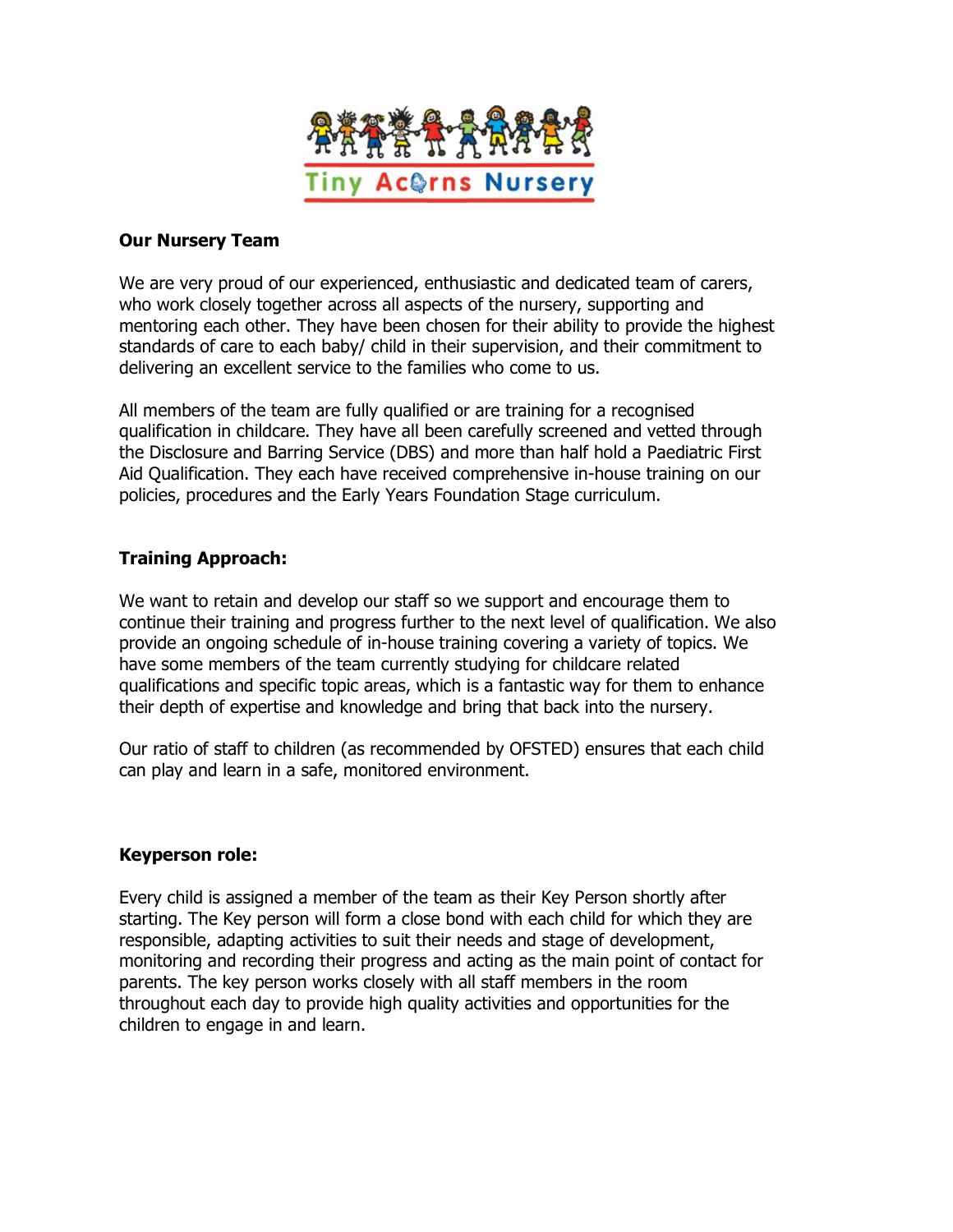

### Our care

The care we provide is based on effective practice in the Early Years Foundation Stage. The EYFS is the standard laid down by OFSTED for Learning, Development and Care of children from birth to five. The EYFS is built on four guiding themes:

# A Unique Child – commitments focused on development, inclusion, safety, and health and well-being.

At Tiny Acorns Nursery treating each child as an individual is central to our care. We want each child that comes to us to have a happy first experience of nursery life.

All children are welcomed and included, respected and listened to. Our nursery team promote positive attitudes to diversity and differences in the group, valuing the contribution and achievement of all.

We have a settling in procedure that includes a comprehensive application pack and entry profile so we can learn about your child before they start attending, free settling-in sessions for each child and a 1:1 introduction session between the parent and manager to ensure we answer all of your questions and capture all the relevant information not only in writing but face to face.

We have stringent health and safety and risk assessment procedures that all staff know and follow. These policies are available for you to review in the parents' folder at the nursery – ask the manager if you would like to see it.

### Positive Relationships – commitments focused on respect, partnerships with parents, supporting learning, and the role of the key person.

Every child is allocated a key person who will form a close relationship with them, spending 1:1 time and ensuring they are safe, happy and well-looked after. They will deliver personalised learning and development, monitoring progress and adapting activities and play as the child learns and develops.

We make it a priority to build close relationships with our parents, to share information about their child and communicate regularly. We view our relationship as a partnership where we work together to ensure your child is happy and progressing well.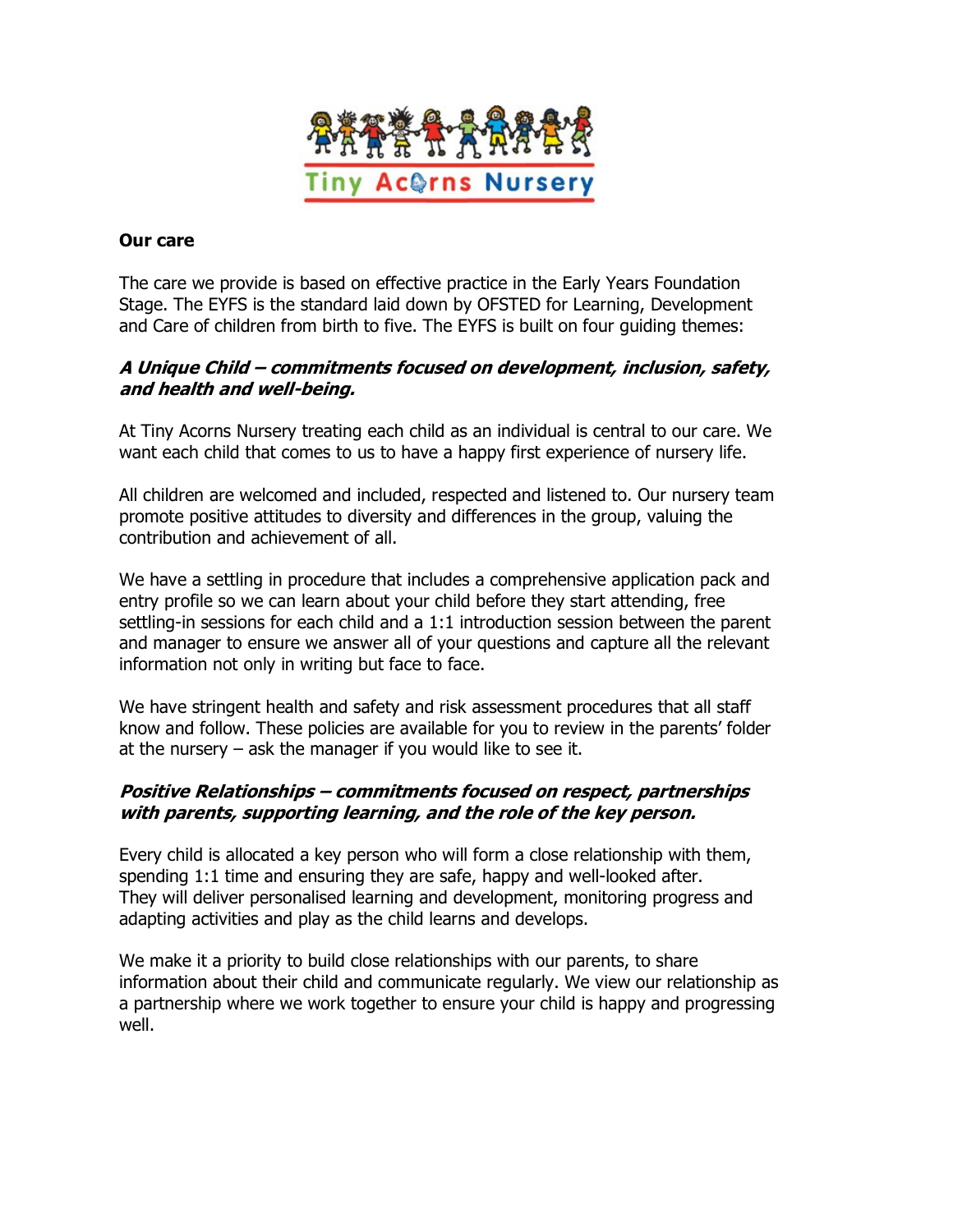

# Enabling Environments – the environment plays a key role in supporting and extending the child's development and learning. Commitments focused on observation, assessment and planning, support for every child.

Our refurbished nursery and facilities provide the optimum surroundings and resources for your child to learn through play. Our nursery team bring the facilities and toys to life with monthly topics, changing and developing the nursery around the topic using the role play area, display boards, photo gallery. We have a regular calendar of events that celebrate an array of festivals for e.g. Christmas, Easter, Harvest Festival, Eid, Diwali, Chinese New Year.

Our nursery team have been trained how to observe and monitor their key children so that the learning they deliver takes into account each child's needs, and so it adapts and becomes more challenging as the child develops.

We also focus on offering the children the choice of 'inside out' play where staff are both inside and outside in the garden and children are able to choose where to play and learn, for e.g. drawing at a table inside, or mark making with pots of water and paint brushes outside.

# Learning and Development – all children develop and learn in different ways and at different rates, and all learning areas are equally important and interconnected.

Our nursery team fully understand the Early Learning Goals for children to achieve by the age of five, and will ensure that their planned activities cover the full range of areas:

- Personal, Social and Emotional Development
- Communication and Language
- Physical Development
- Literacy
- Mathematics
- Expressive Arts and Design
- Understanding of the world

Our nursery rooms are set up to address these areas and children are encouraged to 'self-choose' the activity they want during free play periods. The early learning goals are also closely linked to our monthly topics. Group interactions are a particular focus where the children enjoy group circle times with music, singing, stories, topic chats, show & share, and sessions for praising achievements, as well as smaller key group times and regular introduction and welcome sessions every morning.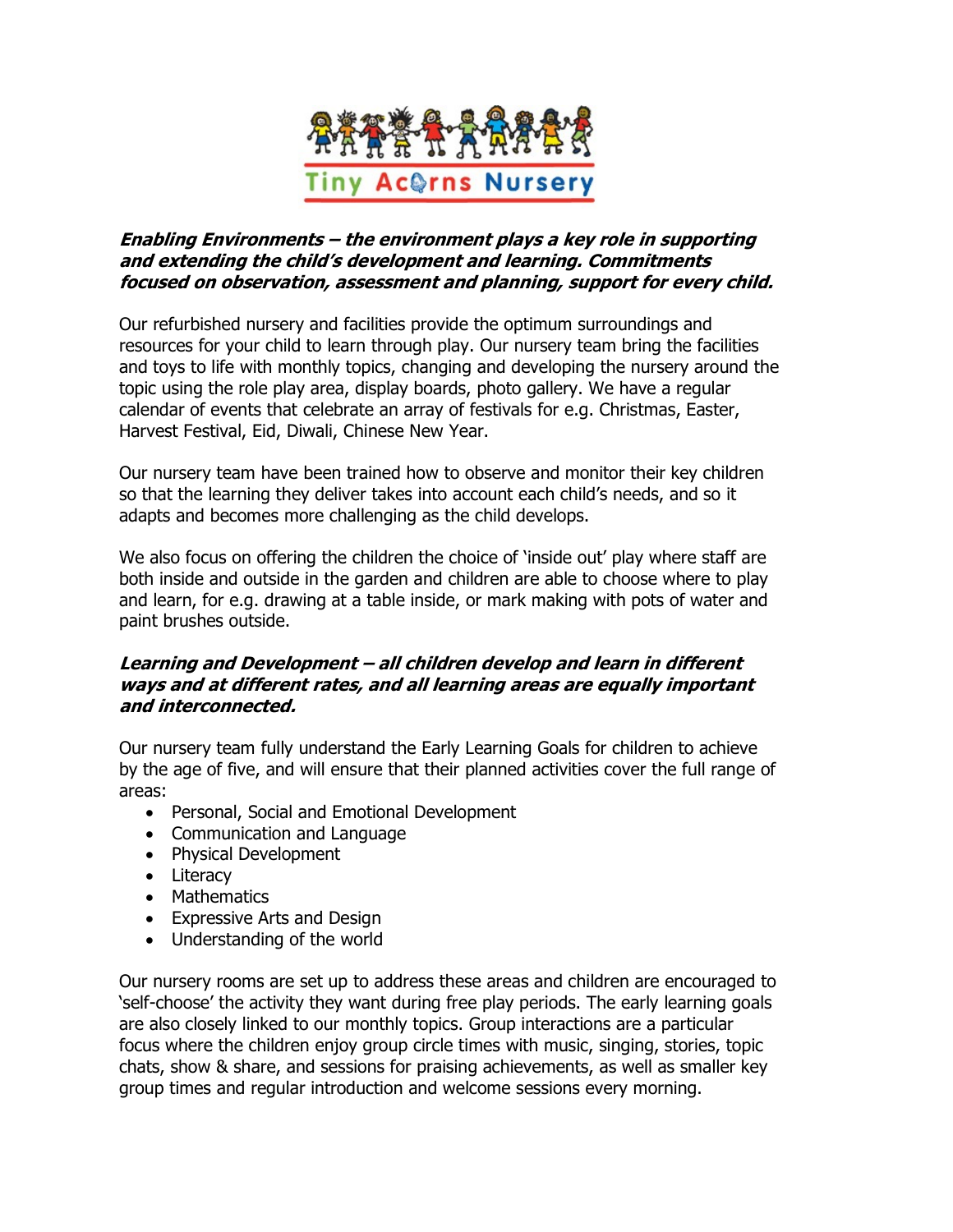

#### What you can expect from us

Baby Room: Babies from 0-18 months:

In our Baby Room, the routine is flexible, adapted to follow the routine from home as closely as possible. You will be given daily feedback detailing the times, amounts and food your child has eaten, when they slept and the key activities they have been doing. All drinks (except baby milk), food, nappies and wipes are provided. We ask you to bring spare clothing in a named bag and spare bedding for your child to use.

We have a quiet / sleep section of the room where all our babies can sleep undisturbed in their own cot, sleep mat or have quieter, 1:1 time with their key worker, as well as a spacious, well equipped activity area.

We know that children under 18months are in a period of discovery and stimulation so we provide lots of toys designed to stimulate their sensory skills at ground level. As they become more independent we will introduce toys that help them recognise objects, shapes and colours. They will enjoy messy play, sand and water activities, craft and creative work, musical activities and group mealtimes.

#### Toddler Room: Children from 18 months - 3 years:

Once they are walking independently and are confident in their movement, we will discuss transitioning your child from the Baby Room through to the Toddler Room. All children in our 18 month-3yrs age group will have activities designed to meet their stage of development, this is achieved by grouping the younger aged children in one set (18 months to 24 months) and the older children (2-3 yrs) in the other set. They will enjoy joint group time and meal times throughout the day.

We follow a more structured routine with set meal/ snack times and include a wide range of activities including dough play, shape sorting, soft books, songs and musical activities, sand and water play, messy play, role play. A key focus will be on developing language and communication skills.

All our children will participate in group eating times, where we promote:

- $\triangleright$  physical development cutlery control & feeding themselves
- $\triangleright$  personal and social development time to talk and share
- $\triangleright$  numeracy counting and colour recognition
- $\triangleright$  language development recognising your name & pictures on placemats
- $\triangleright$  knowledge and understanding of the world where the food comes from.